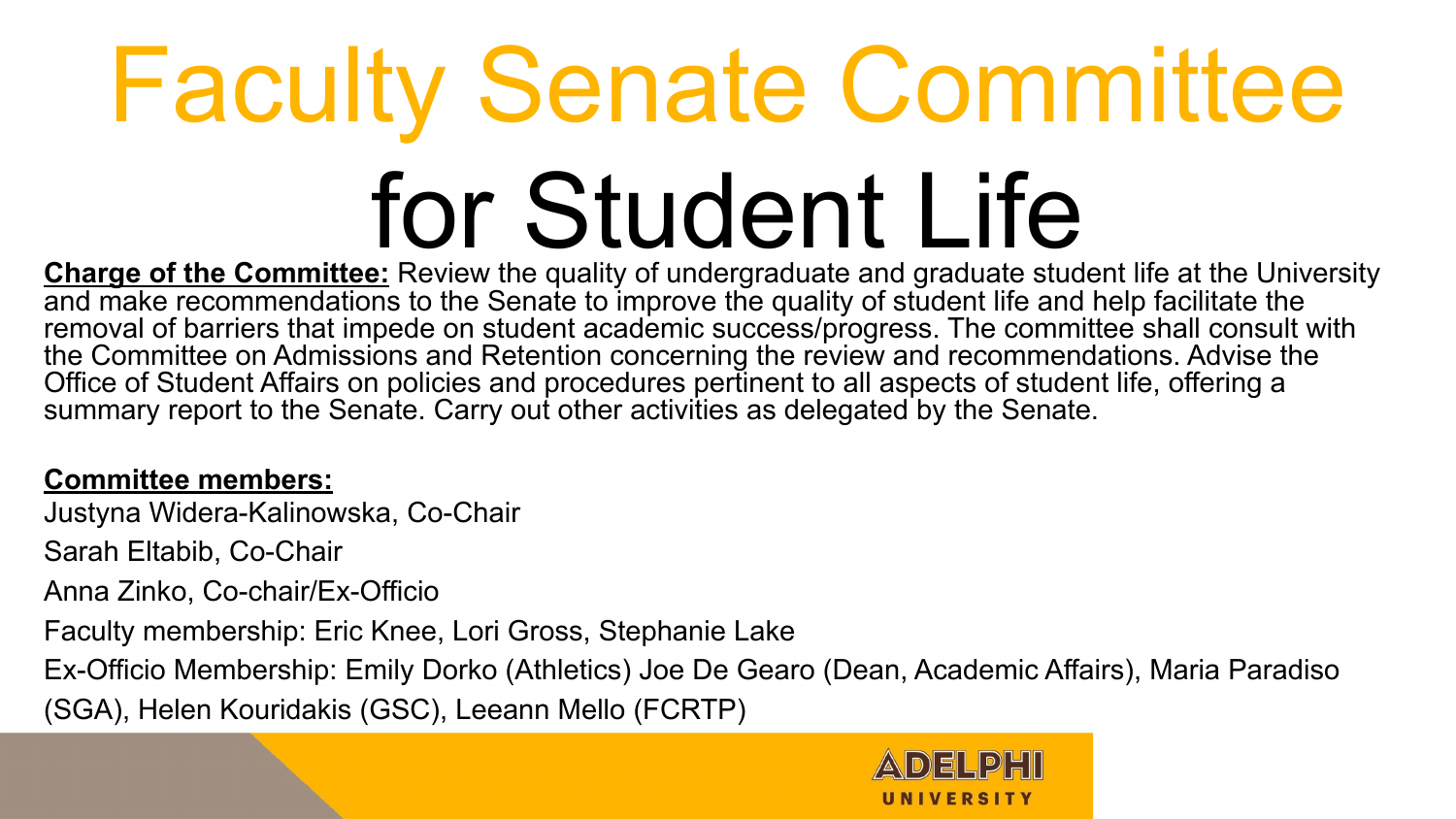#### **2021-2022 Committee Work:**

- Addressed parking needs of students with office of Student Affairs
- Menu/Food options for students with University Dining office
- Dorm issues with office of Residential affairs
- University Code of Conduct
- Review and consultation with Student representatives of the Academic Withdrawal and Review **Policies**
- Ongoing discussions with Athletic department on needs of student athletes.
- Collaborating with office of Student Affairs on how we can help support Ukrainian students

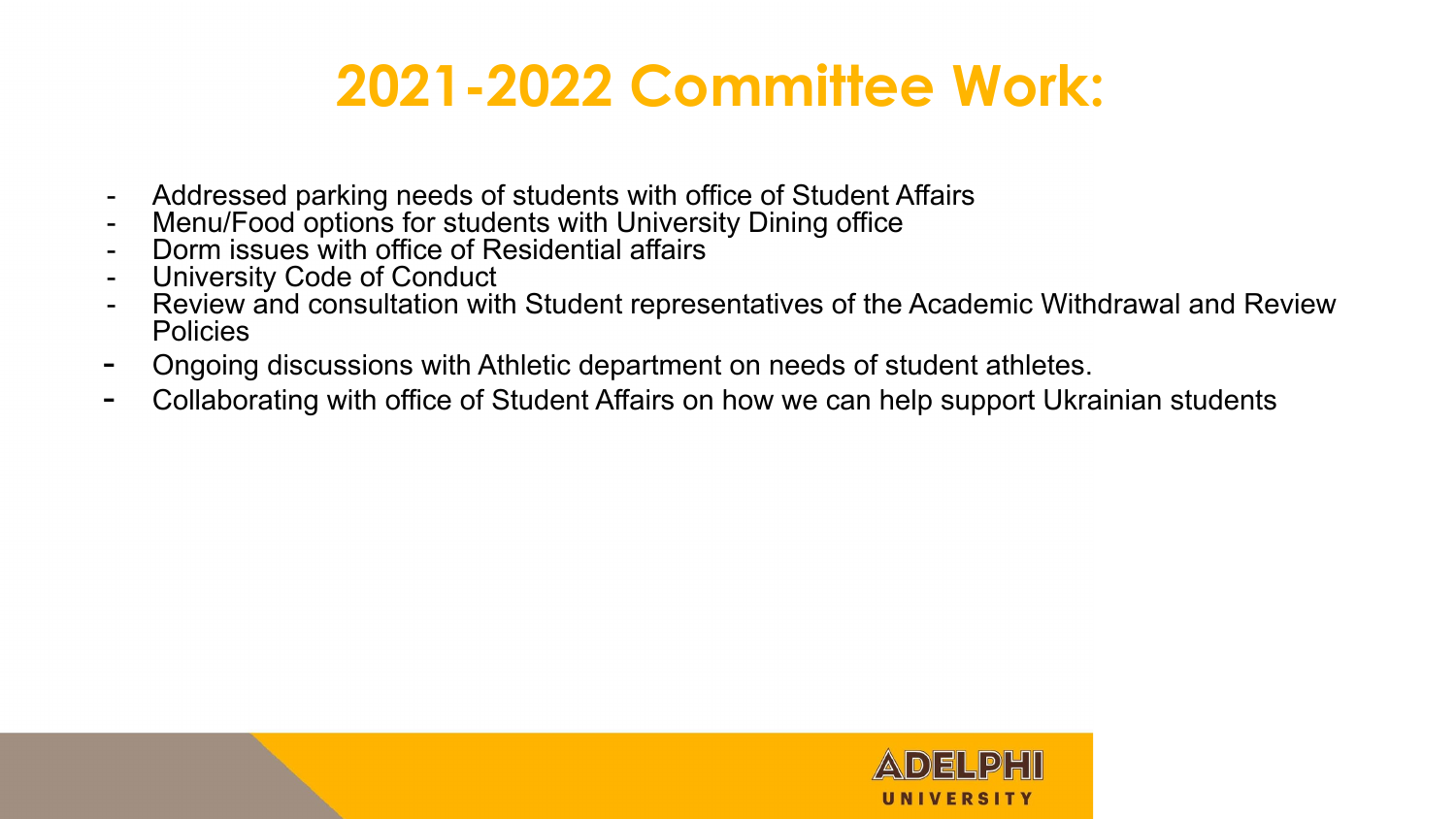## **University Code of Conduct Recommendation:**

The Committee was provided with a Code of Conduct that was previously reviewed by Co-Chairs. Faculty on the committee were asked to review independently and comment on the draft. Questions, comments addressed and answered by Joe DeGearo. Proposed revisions to the Code:

- 1. Explicit exclusions
	- a. Grading, class management, contracts, SFS regs
	- b. Personal disputes
	- c. expression/ac. Freedom, political speech w/o threat
	- d. Off campus behaviors (except per law or safety risk)
	- e. Matters addressed by civil law (e.g. slander)
- 2. Student Bill of Rights
	- a. Extended to all students not only Title IX matters (it was previously only used for Title IX matters)
- 3. Additional points to be addressed:
	- a. Purpose of the code of conduct is to provide an educational approach to leading students to good decision making.
	- b. Avoiding legalese
	- c. Accountability via education and developmental NOT punishment.
	- d. It is important to consider:
		- i. Nature, severity, Developmental goals, student's unique history, circumstances, non-conduct options.
	- e. We are in good company: they are in line with industry Best Practices, Ethical Standards.

Vote: Presentation is acceptable to the committee to move forward to the Faculty senate| All present agree to move forward (8/8) 4/4 (full faculty)

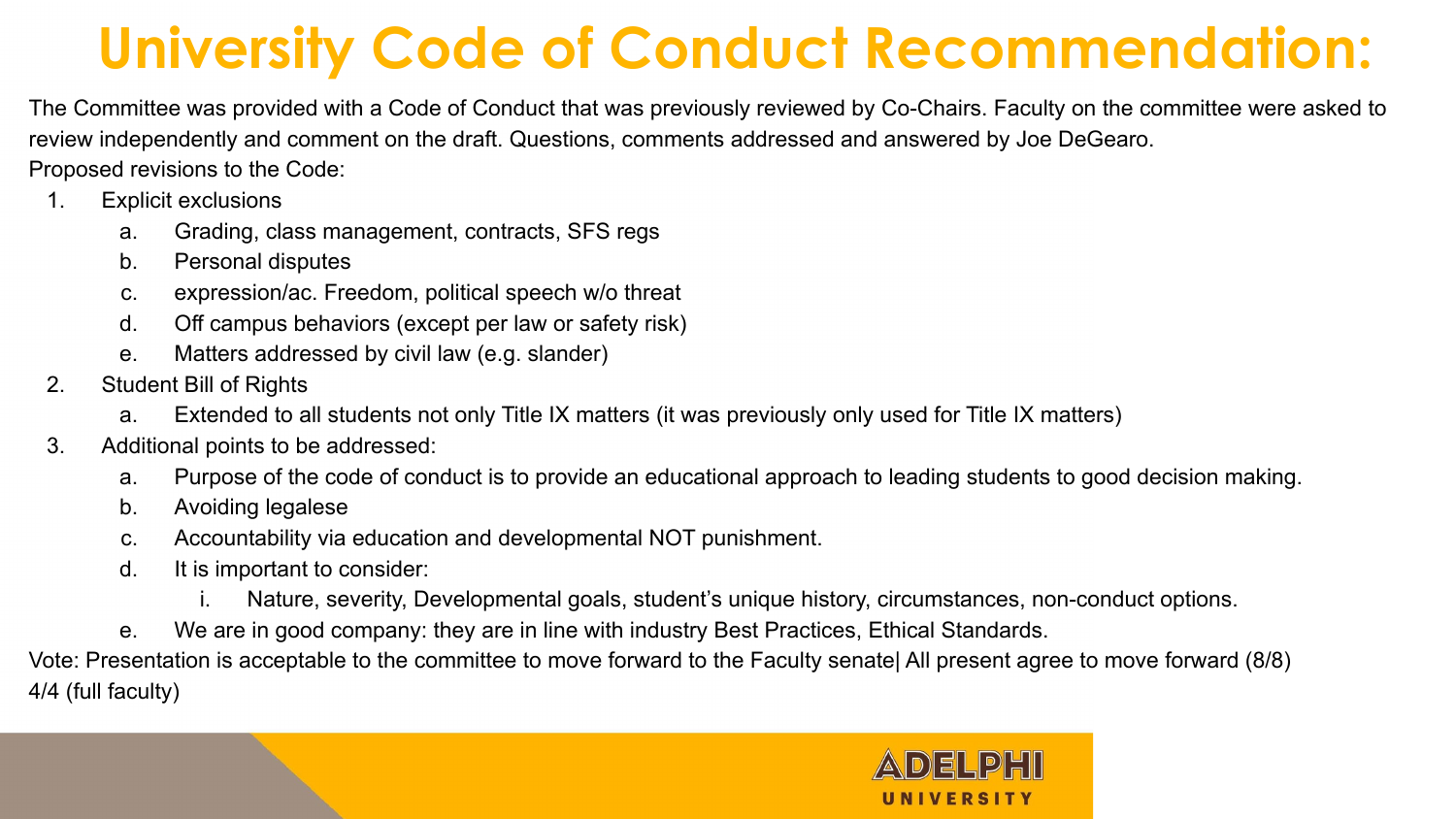## **Withdrawal/Hold Policy Recommendations**

Senate Committee on academic affairs released a survey to faculty that included the following questions for consideration. Student life committee reviewed and considered questions on behalf of students and consulted with ex-officio student (SGA) representative on the committee.

Questions included:

- 1. Do you think F's should remain on the transcript?
	- a. Committee agrees that F should be removed from the transcript and last grade in course stands.
	- b. If a student wants to retake them all, they should be able to. No limits unless there are departmental procedures to the contrary.
- 2. Suggestions for Add/drop date and withdrawal dates:
	- a. Withdrawal is later in the semester (3 weeks before end of term)
	- b. Add/drop dates should be separated. They are two different actions that have different outcomes. Add -two weeks/ Drop- 5 weeks
	- c. Advisors need to be better informed by financial aid implications. We recommend that there should be better information sharing to protect students.
- 3. No change for hold. Committee believes it is unethical to continue to encourage debt when student(s) can not realistically pay off what is owed. Committee's position is not to encourage undue burden.
- 4. Students should be able to appeal the college's decision?
	- a. Committee encourages due process for all students.
		- i. Students should be able to appeal academic dismissals.
		- ii. Conduct issues should be referred to Student Affairs.

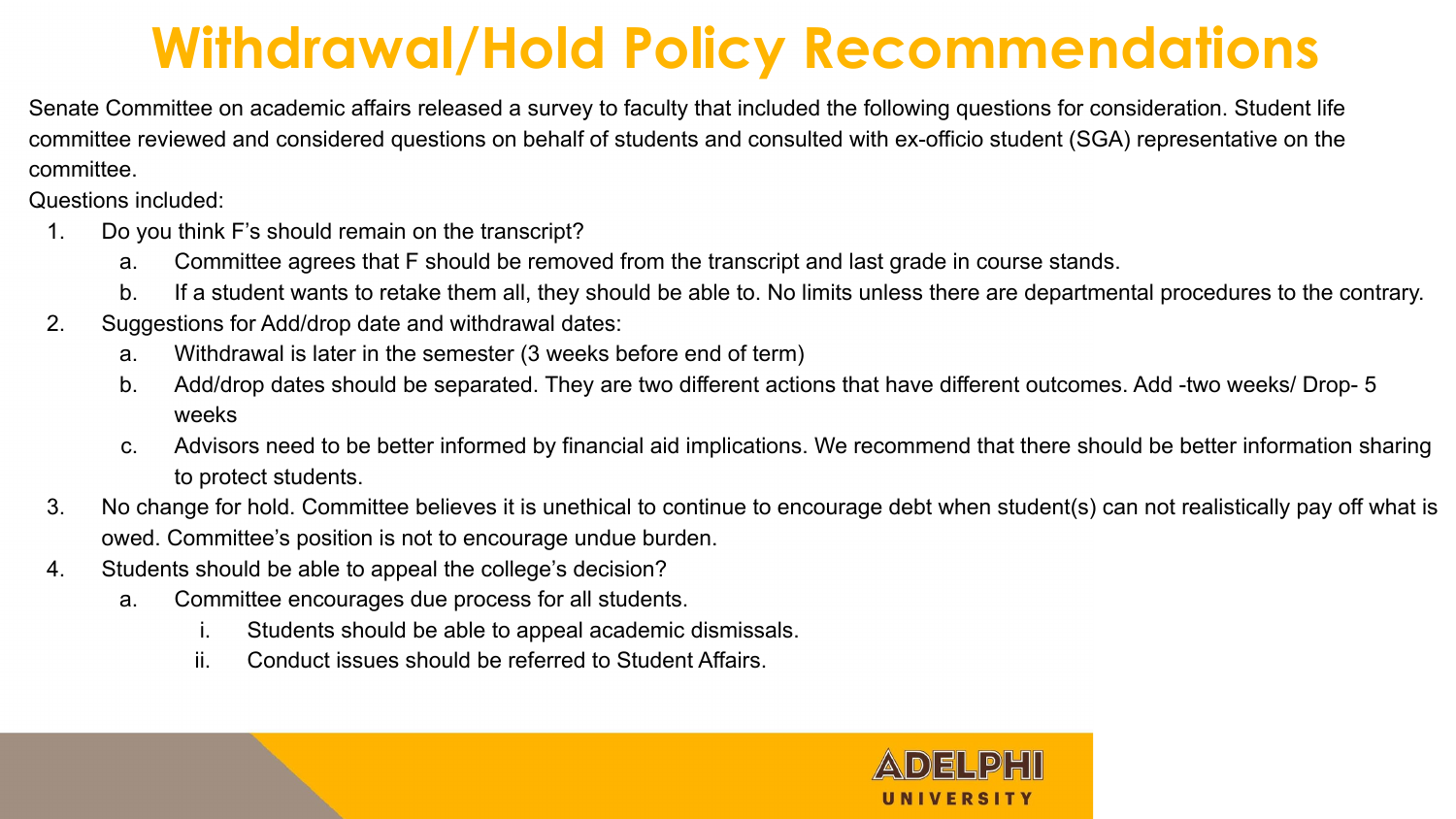#### **Committee Goals:**

- International Students
	- How can we better help students adjust to campus life?
	- Supportive programming
	- Collaboration with more university departments
	- Retention issues
	- Ukrainian Students in need of support- Summer/Visa support
- Student Advising
	- Better model is necessary
	- Retention Issues
	- How can we better support students?
	- Collaboration with Office of Student Success
- Collaborating with Student Counseling Center
	- How can we better support students and the counseling office?
- Letter to Students advising them to contact our committee in times of crisis

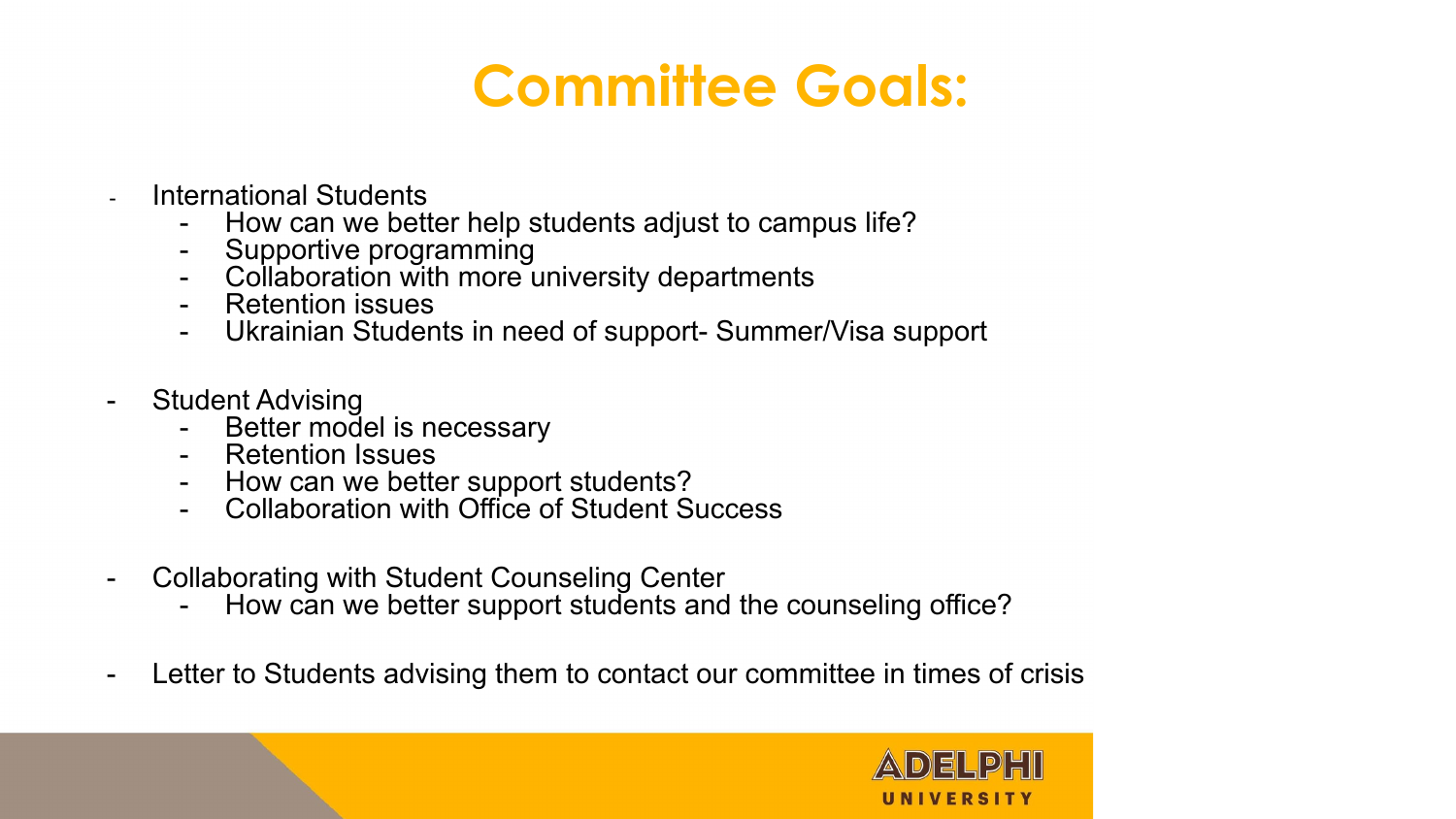## **HELP FOR UKRAINE**

The world watched in shock as the Russian military invaded Ukraine on

02-24-2022. The Russian invasion has put lives at risk and forced people to flee their homes. The world has been witnessing innocent deaths, destruction of civilian infrastructure and massive displacement inside the country of Ukraine and across Europe. **The international community must remain united and apply diplomatic pressure to focus on a political settlement.**

On behalf of the Student Life Committee, we would like to show that Adelphi students stand with the people and families whose lives have been affected by the Russian attack on Ukraine.

We are asking the entire Adelphi community, student organizations and clubs to participate in our efforts to fundraise in support of Ukrainian civilians and refugees in Europe.

SLC asked Adelphi administration to establish an emergency relief fund with the goal of providing immediate support for people in Ukraine and those displaced by the invasion. Donations will go towards providing Ukrainians with water, food, hygiene kits, clothing and other necessary items.

·**Holy Family Ukranian Catholic Church in Lindenhurst** is collecting:

clothing, socks, gloves, underwear, sneakers, neosporin, gauze, diapers, non-perishables, and tylenol.

You might also bring the item donations to **prof. Loriann Gross,**

**Department of Nursing Foundations, Nexus 337, lgross@adelphi.edu**

She would be happy to assist in transporting these item to the church, which will be shipping to Poland for refugees.

Here is the contact email for the collection site:

**holyfamilyukrainiancathchurch@gmail.com**